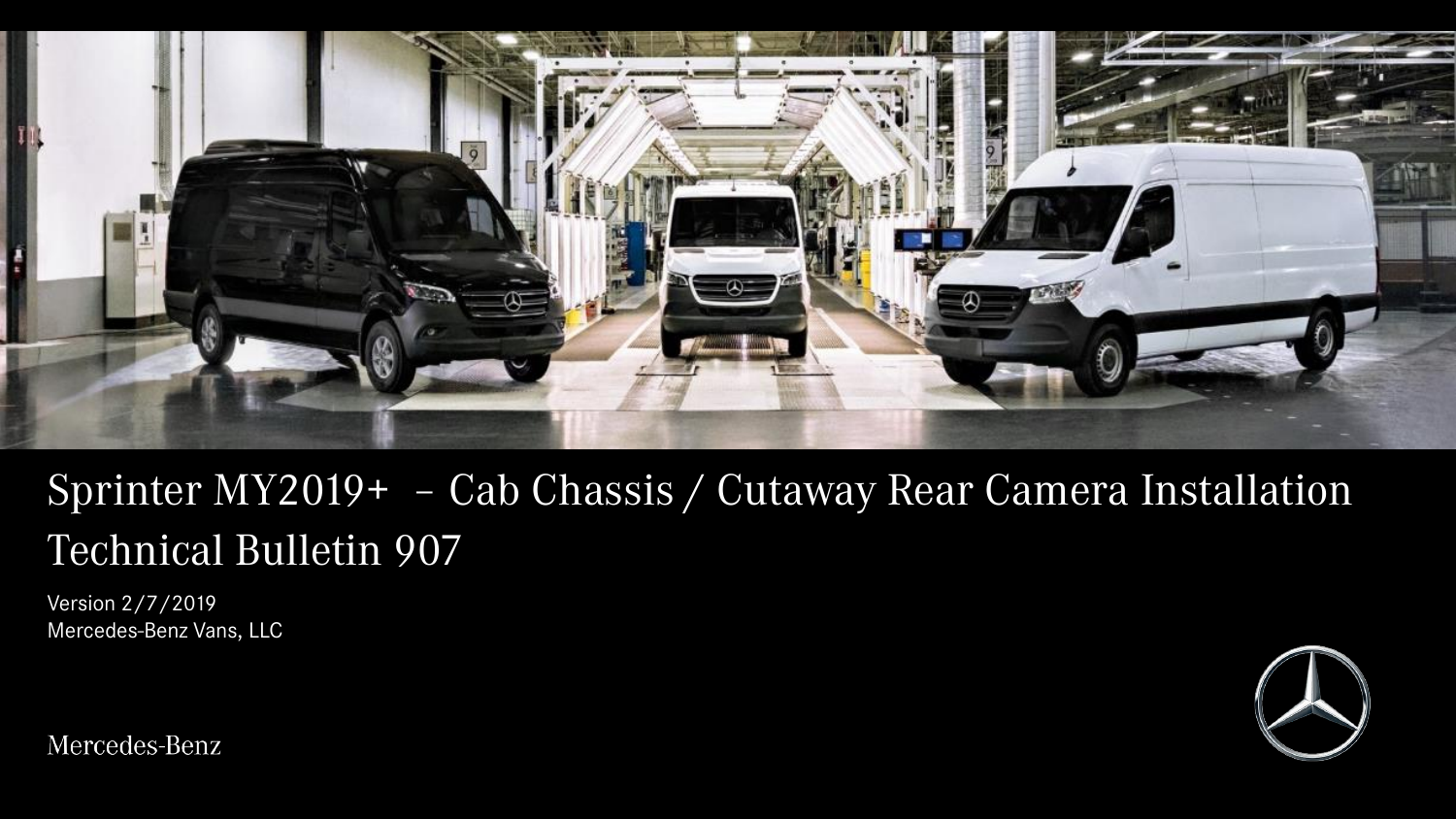#### Notice

Mercedes-Benz USA, LLC does not warrant the accuracy of the information contained in this bulletin and reserves the right to modify or append this bulletin without prior notification. Mercedes-Benz disclaims all liability associated with the provision of this bulletin.

This bulletin is not intended to serve as a work instruction, but merely to provide some helpful information for upfitters to take into consideration before retrofitting or modifying a Mercedes-Benz or Freightliner Sprinter.

Prior to making any modification to or installing any equipment in or on a Mercedes-Benz or Freightliner Sprinter, you should review and insure compliance with all applicable laws and regulations, consult with Upfitter Management Vans for additional and updated information, and read the Body & Equipment Guidelines (BEG) for Sprinter Model Series 907.

#### Upfitter Management Vans Contacts:

For information or upfitter inquiries please submit a request via our website: [www.upfitterportal.com](http://www.upfitterportalcom/)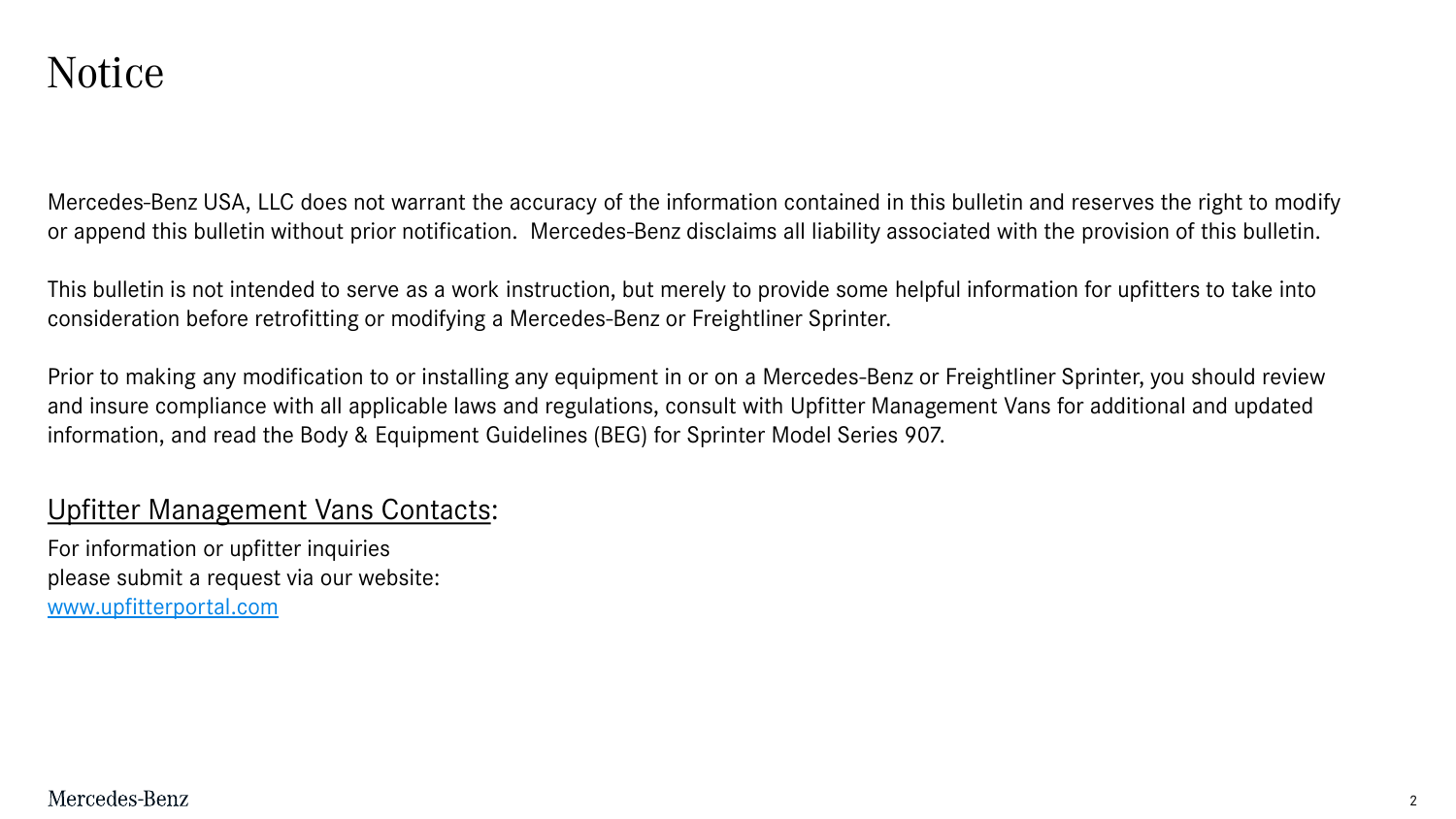## Sprinter MY2019+ – Cab Chassis / Cutaway Rear Camera Installation *Overview & Camera Options*

**Guideline to install rear view camera in a MY19+ Cab Chassis / Cutaway with option code E3M or E4M PLUS FR7 (Camera Prep)\*** 

There are two possibilities to connect the original Mercedes Benz camera to the reinstallation wiring:

Option 1 - Use Mercedes Benz camera including housing part # A90782089009051 Option 2 - Use Mercedes Benz camera without housing part # A2139004025, *in this case Upfitter to develop own waterproof housing.*



Location of the connector with option code FR7 is as shown in driver seat frames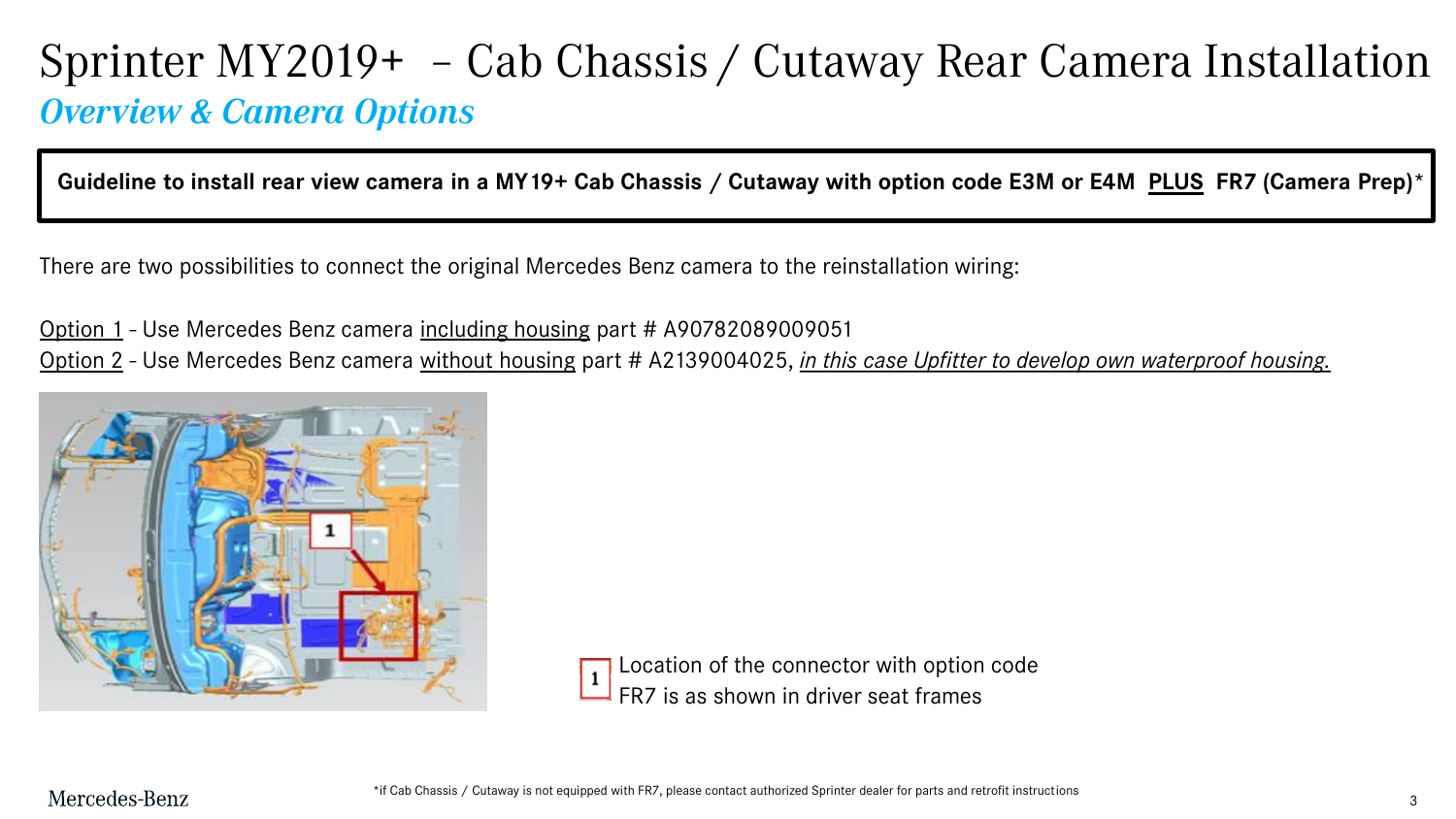# Wiring Harness Parts Information

#### **Guideline to install rear view camera in a MY19+ Cab Chassis / Cutaway with option code E3M or E4M PLUS FR7 (Camera Prep)\***

| <b>Connectors by Location</b>        | <b>Power and CAN Connector</b>                                                                   | <b>Power/CAN Harness</b>                                                                                                                                                                                                                                                                                                                                                                                                                                    | <b>Coaxial Harness</b>                                                                                                                                                                                                                                                                                                                                                                                        |
|--------------------------------------|--------------------------------------------------------------------------------------------------|-------------------------------------------------------------------------------------------------------------------------------------------------------------------------------------------------------------------------------------------------------------------------------------------------------------------------------------------------------------------------------------------------------------------------------------------------------------|---------------------------------------------------------------------------------------------------------------------------------------------------------------------------------------------------------------------------------------------------------------------------------------------------------------------------------------------------------------------------------------------------------------|
| At Camera<br>Under Driver Seat (FR7) | A038545122828 (NOTE: Sourced through MB Dealer)<br>A0425459228 (NOTE: Sourced through MB Dealer) | Continuous-Flex and Twist Robotics Cable<br>(NOTE: Sourced Via McMaster Carr,<br>www.mcmaster.com, Part number:<br>8559K42)<br>Crimp female contact A0085455526 onto<br>one end of cable and insert in<br>A038545122828. Using wiring diagram<br>PE54.65-D-2103LAA crimp the male<br>contacts A0325453928 onto the other end<br>of the cable and insert into A0425459228<br>ensuring proper connections to power,<br>ground, HMI-CAN LOW, and HMI-CAN HIGH. | Bingfu Fakra Z Female to Male Water Blue<br>Vehicle Antenna Extension Cable 5m Compatible<br>with Car Head Unit Stereo GPS Navigation FM<br>AM Radio Sirius XM Satellite Radio 4G LTE TEL<br>Telematics Bluetooth (NOTE: Sourced via<br>Amazon, www.amazon.com, copy and search<br>for above text, Harness comes in 5 meter<br>sections which can be interlinked up to 20<br>meters depending on application) |
| <b>Contact by Location</b>           |                                                                                                  | <b>Power and CAN Contact</b>                                                                                                                                                                                                                                                                                                                                                                                                                                |                                                                                                                                                                                                                                                                                                                                                                                                               |
| Camera Contact                       |                                                                                                  | A0085455526 (female contact) (NOTE: Sourced through MB Dealer)                                                                                                                                                                                                                                                                                                                                                                                              |                                                                                                                                                                                                                                                                                                                                                                                                               |
| Under Driver Seat Contact (FR7)      |                                                                                                  | A0325453928 (male contact) (NOTE: Sourced through MB Dealer)                                                                                                                                                                                                                                                                                                                                                                                                |                                                                                                                                                                                                                                                                                                                                                                                                               |

It is recommended to use Mercedes-Benz special crimp tool set W000589139900: W220589019910 (crimp pliers) and W220589019996 (MQS ELA crimp die and guide) to manufacture a wiring harness to the desired length for the power supply, ground, and HMI CAN using 0.5mm (AGW 24) wire following WIS instructions AR00.19-D-0100-03A (Repair wiring harness by crimping). Using wiring diagram PE54.65-D-2103LAA for support.

Mercedes-Benz